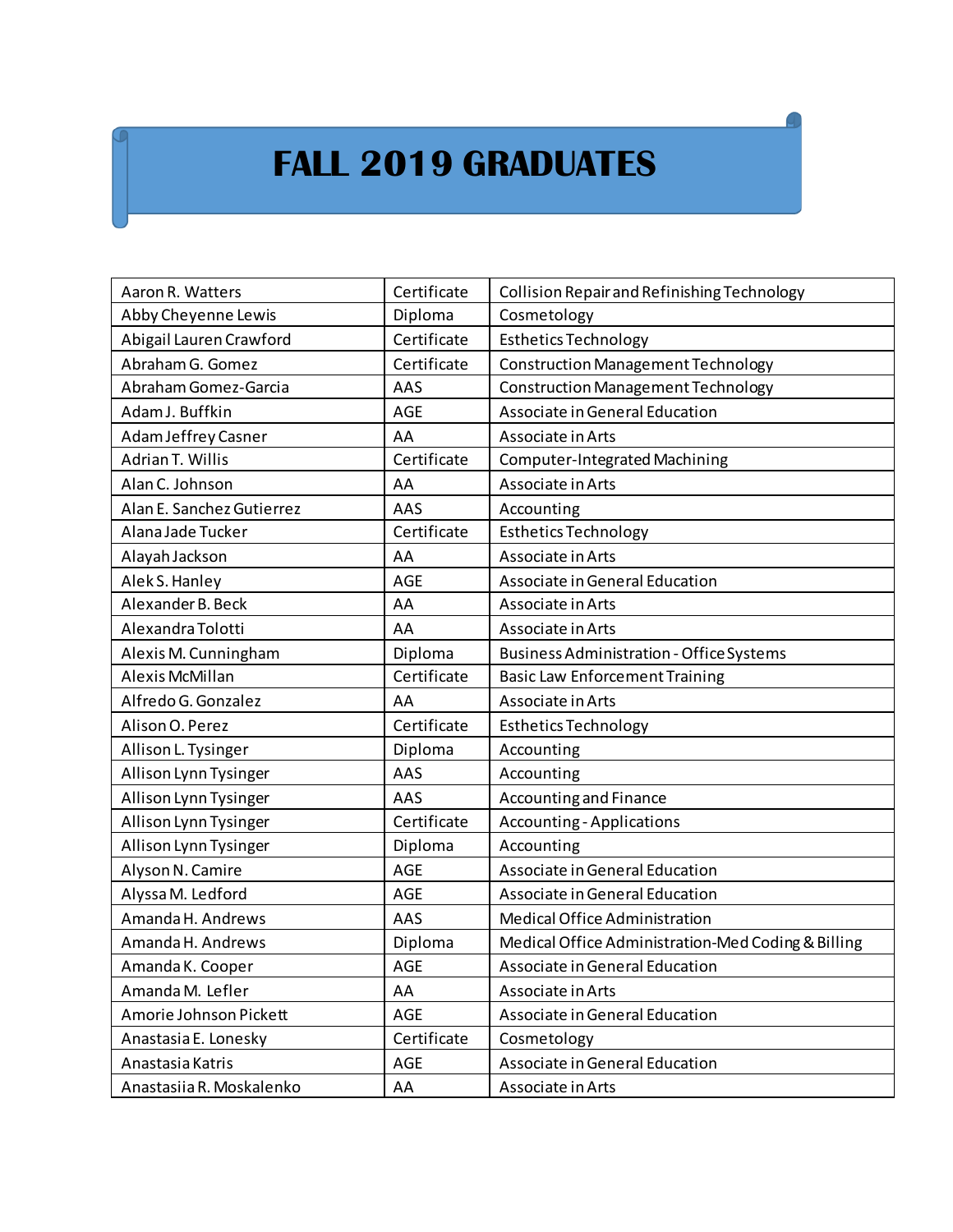| Andre C. Santos             | AA          | Associate in Arts                         |
|-----------------------------|-------------|-------------------------------------------|
| Andrew G. Hallock           | AS          | Associate in Science                      |
| Andrew G. Hallock           | AE          | Associate in Engineering                  |
| Andrew J. Korwatch          | AS          | Associate in Science                      |
| Angel I. Torres             | AA          | Associate in Arts                         |
| Angel N. Derimais           | AAS         | Accounting                                |
| Angel Nicolas Derimais      | AAS         | Accounting and Finance                    |
| Angela O. Harris            | <b>AGE</b>  | Associate in General Education            |
| Angela Ocampo               | Certificate | <b>Basic Law Enforcement Training</b>     |
| Angela Scott Reeves         | AA          | Associate in Arts                         |
| Angela-Grace Athalia Reilly | AA          | Associate in Arts                         |
| Anna G. Blackburn           | Certificate | <b>Esthetics Technology</b>               |
| Anna Lynn Decker            | AAS         | Medical Office Administration             |
| Antasia S. Miller           | Certificate | <b>Basic Law Enforcement Training</b>     |
| Anthony A. Corbett          | Certificate | <b>Computer-Integrated Machining</b>      |
| Anthony Lowery              | AAS         | <b>Construction Management Technology</b> |
| Anthony Sanchez             | AGE         | Associate in General Education            |
| Antonio L. Lewis            | Certificate | <b>Basic Law Enforcement Training</b>     |
| <b>Ariel Marie Powell</b>   | AGE         | Associate in General Education            |
| Armando Olivarez            | Certificate | <b>Electrical Systems Technology</b>      |
| Ashley G. Carter            | <b>AGE</b>  | Associate in General Education            |
| Ashley M. Shull             | AAS         | Accounting and Finance                    |
| Ashley N. Nelson            | <b>AGE</b>  | Associate in General Education            |
| Ashley N. Powell            | Certificate | <b>Truck Driver Training</b>              |
| Ashley R. Ronke             | <b>AGE</b>  | Associate in General Education            |
| Ashley Simsmedlin           | <b>AGE</b>  | Associate in General Education            |
| Austin J. Roese             | AGE         | Associate in General Education            |
| Austin M. Schlosser         | AA          | Associate in Arts                         |
| Austin T. Lathrop           | AS          | Associate in Science                      |
| Benjamin Cuthbertson        | AGE         | Associate in General Education            |
| Bennett G. May              | AA          | Associate in Arts                         |
| Bennie L. Corbett           | Certificate | <b>Basic Law Enforcement Training</b>     |
| <b>Beth Hren Tate</b>       | AA          | Associate in Arts                         |
| Billy L. Sawyer             | Certificate | Information Technology                    |
| <b>Bishop McIntyre</b>      | AS          | Associate in Science                      |
| Blake D. Heyrman            | Diploma     | Cosmetology                               |
| Blake J. Stewart            | Certificate | <b>Basic Law Enforcement Training</b>     |
| Brandon D. Pondo            | AA          | Associate in Arts                         |
| Brandon M. McLaughlin       | AGE         | Associate in General Education            |
| Brandon S. Farrow           | AGE         | Associate in General Education            |
| Brandon T. Smith            | Certificate | Criminal Justice Technology               |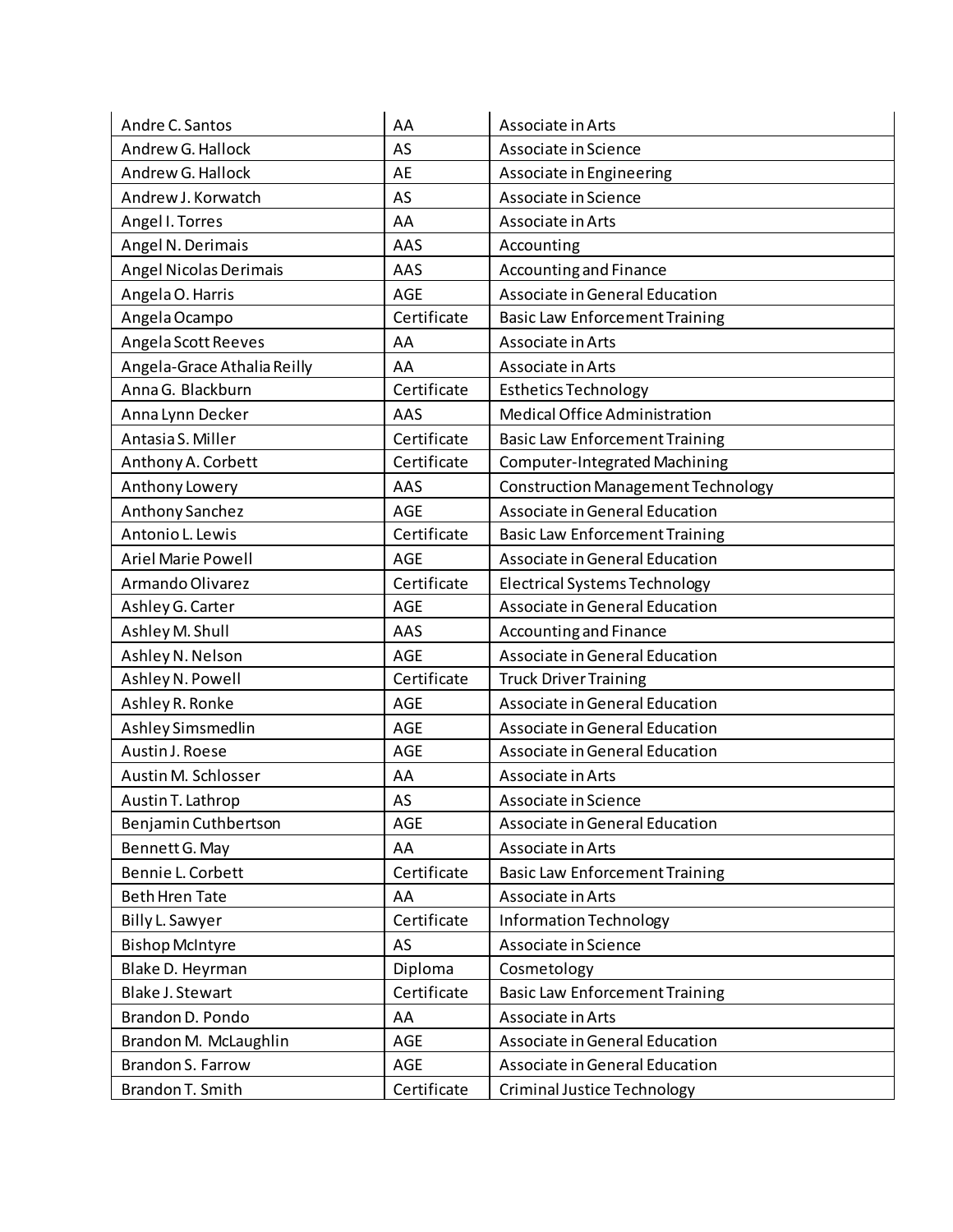| Brenda D. Rowe-Antrican      | AAS         | Accounting                                           |
|------------------------------|-------------|------------------------------------------------------|
| Brian H. Preuss              | Diploma     | Information Technology                               |
| Brian L. Mansfield           | <b>AGE</b>  | Associate in General Education                       |
| Brianna J. Burgess           | AS          | Associate in Science                                 |
| Brianna S. Abelli            | AA          | Associate in Arts                                    |
| Brittany A. Coley            | <b>AGE</b>  | Associate in General Education                       |
| <b>Brittany Anne Long</b>    | AA          | Associate in Arts                                    |
| Brittany M. Cox              | <b>AGE</b>  | Associate in General Education                       |
| Brittany S. Ward             | <b>AGE</b>  | Associate in General Education                       |
| Bryan H. Hodge               | Certificate | <b>Truck Driver Training</b>                         |
| <b>Bryan Patrick Hall</b>    | AA          | Associate in Arts                                    |
| Caitlin A. Quinn             | Certificate | Paralegal Technology - Real Property                 |
| Caitlin A. Quinn             | Diploma     | Paralegal Technology                                 |
| Caitlin Ann Quinn            | AAS         | Paralegal Technology                                 |
| Caitlin Ramsey               | AA          | Associate in Arts                                    |
| Caleb R. Johnson             | <b>AGE</b>  | Associate in General Education                       |
| Caleb S. Bunce               | Certificate | <b>Basic Law Enforcement Training</b>                |
| Callie Weaver                | AA          | Associate in Arts                                    |
| Cameron E. Smith             | <b>AGE</b>  | Associate in General Education                       |
| Candice H. Chick             | AA          | Associate in Arts                                    |
| Carl V. Gager                | <b>AGE</b>  | Associate in General Education                       |
| Carly Louise Farmer          | AS          | Associate in Science                                 |
| Carly M. Higgins             | AA          | Associate in Arts                                    |
| Caroline G. Blum             | AA          | Associate in Arts                                    |
| Caroline Grace Lewis         | <b>AGE</b>  | Associate in General Education                       |
| Caroline M. McArtan          | <b>AGE</b>  | Associate in General Education                       |
| Caroline M. Taffer           | <b>AGE</b>  | Associate in General Education                       |
| <b>Caroline Marie Taffer</b> | AAS         | Interior Design                                      |
| Carson M. Hollis             | Certificate | Air Conditioning, Heating & Refrigeration Technology |
| Carson O. Taylor             | AA          | Associate in Arts                                    |
| Carson Wyatt Price           | AAS         | <b>Information Technology</b>                        |
| Casey J. Barnette            | <b>AGE</b>  | Associate in General Education                       |
| Casey J. Ratcliff            | Certificate | <b>Construction Management Technology</b>            |
| Casey James Ratcliff         | AAS         | <b>Construction Management Technology</b>            |
| Cassandra A. Holmes          | Diploma     | Nurse Aide / Phlebotomy Diploma Program              |
| Cassie Jenks                 | AGE         | Associate in General Education                       |
| Caylan J. McKay              | <b>AGE</b>  | Associate in General Education                       |
| Chadrick C. Lewis            | Certificate | Information Technology - Info Systems Security       |
| Chadrick C. Lewis            | Certificate | <b>Information Technology - Computer Forensics</b>   |
| Chadrick C. Lewis            | Diploma     | Information Technology - IT Security and Forensics   |
| Charles E. Lee, Jr.          | Certificate | <b>Truck Driver Training</b>                         |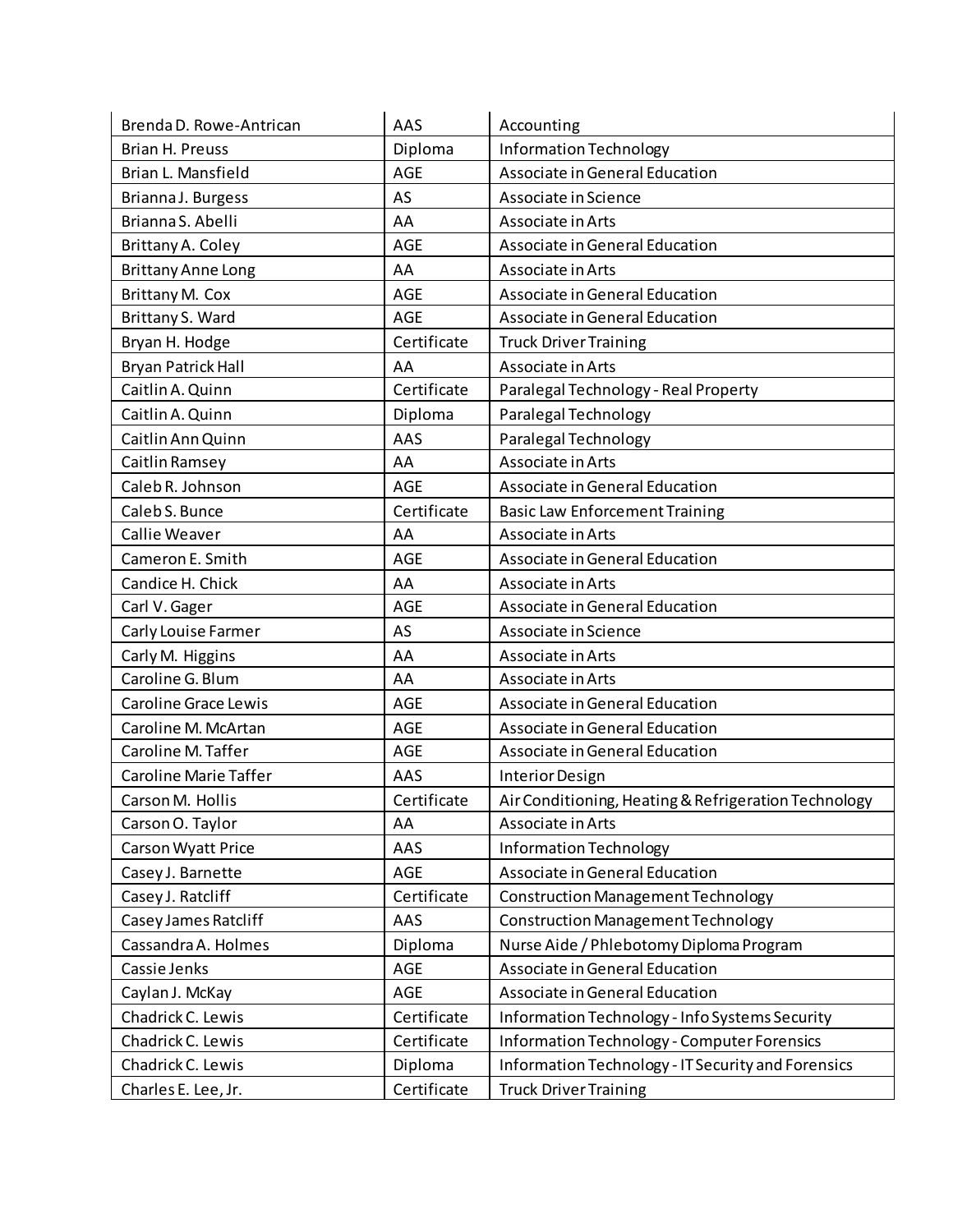| <b>Charles Gabriel Davis</b> | AAS         | <b>Culinary Arts</b>                               |
|------------------------------|-------------|----------------------------------------------------|
| Cheyenne Beane               | AA          | Associate in Arts                                  |
| Chloe B. Harrison            | <b>AGE</b>  | Associate in General Education                     |
| <b>Chloe Evans-Carter</b>    | AA          | Associate in Arts                                  |
| Christian A. Medeiros        | <b>AGE</b>  | Associate in General Education                     |
| Christian J. Nowachek        | Certificate | <b>Basic Law Enforcement Training</b>              |
| Christian Leigh La Foon      | Diploma     | Welding Technology                                 |
| Christian R. Bunce           | Certificate | <b>Basic Law Enforcement Training</b>              |
| Christina B. Whaley          | AA          | Associate in Arts                                  |
| Christina F. Campbell        | <b>AGE</b>  | Associate in General Education                     |
| Christina G. Johnson         | <b>AGE</b>  | Associate in General Education                     |
| Christina L Whaley           | <b>AGE</b>  | Associate in General Education                     |
| Christina Marie Wheelock     | AAS         | <b>Business Administration</b>                     |
| Christine K. George          | AAS         | Medical Office Administration                      |
| Christine K. George          | Diploma     | Medical Office Administration - Healthcare Admin   |
| Christine K. George          | Diploma     | Medical Office Administration-Med Coding & Billing |
| Christopher A. Joplin        | AA          | Associate in Arts                                  |
| Christopher B. Childress     | AGE         | Associate in General Education                     |
| Christopher Bradford Belcher | AAS         | Information Technology                             |
| Christopher Dawson McCain    | AA          | Associate in Arts                                  |
| Christopher J. Smith         | AAS         | <b>Culinary Arts</b>                               |
| Christopher L. Sult          | <b>AGE</b>  | Associate in General Education                     |
| Christopher S. Holt          | AA          | Associate in Arts                                  |
| Cierra E. Campana            | AA          | Associate in Arts                                  |
| Cody J. Piniewski            | Certificate | <b>Basic Law Enforcement Training</b>              |
| Colby W. King                | Diploma     | Automotive Systems Technology                      |
| Colin Michael Shaw           | AAS         | <b>Fire Protection Technology</b>                  |
| Colton T. Woodrow            | AA          | Associate in Arts                                  |
| Connor J. Dye                | Diploma     | <b>Culinary Arts</b>                               |
| Conor G. Walsh               | AGE         | Associate in General Education                     |
| Corey M. Young               | AAS         | <b>Emergency Medical Science</b>                   |
| Corina J. Madrid             | Certificate | <b>Esthetics Technology</b>                        |
| Cory Fuller                  | AGE         | Associate in General Education                     |
| Cory M. Pileggi              | Diploma     | Accounting                                         |
| Cory T. Sloop                | AAS         | Diesel and Heavy Equipment Technology              |
| Crystal Elaine Baker         | AAS         | Cosmetology                                        |
| Daisy B. Lee                 | AGE         | Associate in General Education                     |
| Dane Tyler De Los Reyes      | AAS         | Nuclear Technology                                 |
| Daniel C. Cheshire           | Certificate | Information Technology                             |
| Daniel F. Ard                | Diploma     | Welding Technology                                 |
| Daniel Hernandez Lopez       | AS          | Associate in Science                               |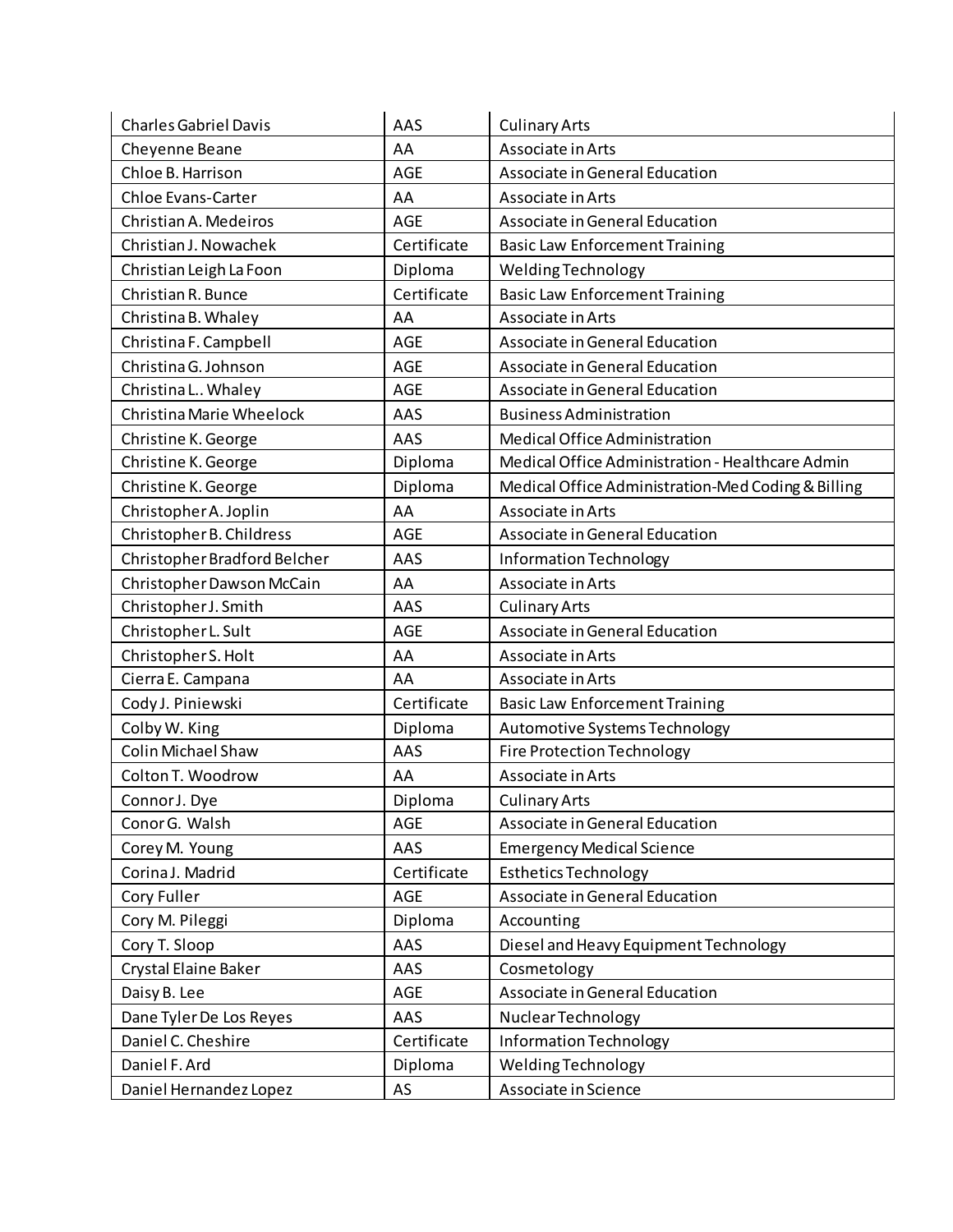| Dara E. Beck            | AGE         | Associate in General Education            |
|-------------------------|-------------|-------------------------------------------|
| Darlene M. Piantedosi   | AA          | Associate in Arts                         |
| Dashawn T. Hand         | Certificate | <b>Truck Driver Training</b>              |
| David A. Brown          | <b>AGE</b>  | Associate in General Education            |
| David C. Hollock        | Certificate | Information Technology                    |
| David C. Martin         | AGE         | Associate in General Education            |
| David Samuel Gresham    | AA          | Associate in Arts                         |
| Dawson P. Farnell       | AS          | Associate in Science                      |
| Deaveone M. Hayes       | AGE         | Associate in General Education            |
| De'Aveone M. Hayes      | Certificate | <b>Criminal Justice Technology</b>        |
| Demar A. Quinteros      | AAS         | Information Technology                    |
| Demar A. Quinteros      | Diploma     | Information Technology                    |
| Demiya G. Long          | AA          | Associate in Arts                         |
| Denise R. Hicks         | AAS         | <b>Culinary Arts</b>                      |
| Denisi M. Walker        | AA          | Associate in Arts                         |
| Deon D. Williams        | Certificate | <b>Truck Driver Training</b>              |
| Desiree A. Padilla      | AA          | Associate in Arts                         |
| Devin F. Lerch          | <b>AGE</b>  | Associate in General Education            |
| Devin Ford Lerch        | AAS         | <b>Business Administration</b>            |
| Dewayne T. Chestnut     | Certificate | <b>Truck Driver Training</b>              |
| Dillon F. Keane         | AA          | Associate in Arts                         |
| Dillon K. Hougdahl      | AS          | Associate in Science                      |
| Dmitri D. Wilcox        | AAS         | Marine Technology                         |
| Domeana A. Nixon        | AA          | Associate in Arts                         |
| Dominique J. Green      | AA          | Associate in Arts                         |
| Donald D. Green         | Certificate | <b>Truck Driver Training</b>              |
| Donna J. Shaw           | AGE         | Associate in General Education            |
| Donna M. Farmer         | <b>AGE</b>  | Associate in General Education            |
| Duncan H. Jones         | <b>AGE</b>  | Associate in General Education            |
| Dylan Joel Humphreys    | AAS         | Film and Video Production Technology      |
| Eden Nichole Anderson   | AA          | Associate in Arts                         |
| Eleanor L. Peterson     | AGE         | Associate in General Education            |
| Elizabeth A. Burgess    | AA          | Associate in Arts                         |
| Elizabeth A. Darlington | AA          | Associate in Arts                         |
| Elizabeth Hope Miller   | AA          | Associate in Arts                         |
| Elizabeth L. Daley      | AA          | Associate in Arts                         |
| Elizabeth Yates         | Certificate | Early Childhood Education                 |
| Emily R. Eakins         | AA          | Associate in Arts                         |
| Emily Y. Rivera         | AS          | Associate in Science                      |
| Emma King               | AGE         | Associate in General Education            |
| Emmitt J. Herring       | AAS         | <b>Construction Management Technology</b> |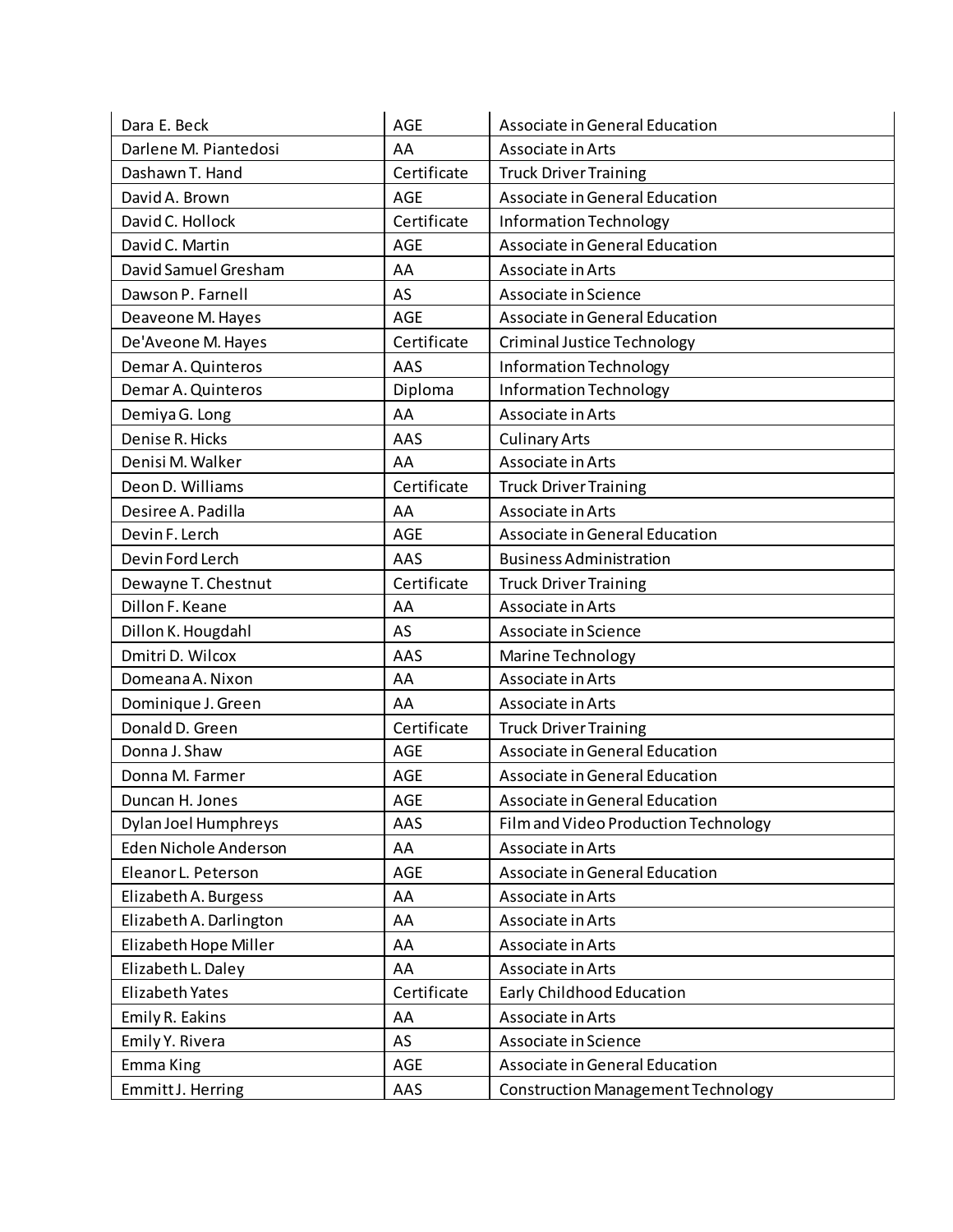| Emmitt J. Herring         | Certificate | <b>Construction Management Technology</b>          |
|---------------------------|-------------|----------------------------------------------------|
| Eric B. McGuinness        | AAS         | Information Technology                             |
| Eric B. McGuinness        | Certificate | Information Technology - Network Administration    |
| Eric S. Brooker           | Certificate | <b>Truck Driver Training</b>                       |
| Erica M. Garcia           | AGE         | Associate in General Education                     |
| Erika N. Alatorre         | AA          | Associate in Arts                                  |
| <b>Ernad Masic</b>        | AA          | Associate in Arts                                  |
| Esmeralda L. Hinds        | Diploma     | Nurse Aide / Phlebotomy Diploma Program            |
| Ethan S. Fields           | <b>AGE</b>  | Associate in General Education                     |
| Ethan S. Fields           | AS          | Associate in Science                               |
| Ethan S. Fields           | AAS         | Accounting                                         |
| Ethan S. Fields           | AAS         | Accounting and Finance                             |
| Evanne M. Mercer          | Diploma     | Film and Video Production Technology               |
| Evelyn K. Shirilla        | AGE         | Associate in General Education                     |
| Evelyn K. Shirilla        | AAS         | Medical Office Administration                      |
| Evelyn K. Shirilla        | Diploma     | Medical Office Administration - Healthcare Admin   |
| Evelyn K. Shirilla        | Diploma     | Medical Office Administration-Med Coding & Billing |
| Fernando A. Aldama        | Certificate | Carpentry                                          |
| Fernando Hernandez        | Certificate | <b>Truck Driver Training</b>                       |
| Fisher J. Hardee          | Certificate | Welding Technology - GTAW/GMAW                     |
| Francesca M. Donayre      | AA          | Associate in Arts                                  |
| Francisco Amieva          | AA          | Associate in Arts                                  |
| Gabriella Marie Cobb      | AA          | Associate in Arts                                  |
| Garrett J. Williams       | Diploma     | Information Technology                             |
| Garrett R. Wilson         | AAS         | <b>Culinary Arts</b>                               |
| Gerard I. Beyer, III      | AGE         | Associate in General Education                     |
| <b>Gerardo Nieves</b>     | AA          | Associate in Arts                                  |
| Gina M. Shields           | <b>AGE</b>  | Associate in General Education                     |
| Giovanna Teresa Connolley | AA          | Associate in Arts                                  |
| Glenn J. Dell             | AGE         | Associate in General Education                     |
| Grace K. Stamp            | AGE         | Associate in General Education                     |
| Grace Rebekah Frank       | Certificate | Cosmetology                                        |
| Gregory D. Padgett        | AFA         | Associate in Fine Arts in Music                    |
| Haile K. Murray           | AGE         | Associate in General Education                     |
| Haley D. Bolton           | Certificate | <b>Business Administration - Entrepreneurship</b>  |
| Haley J. Vlassis          | Certificate | <b>Esthetics Technology</b>                        |
| Haley R. O'Leary          | AGE         | Associate in General Education                     |
| Haley T. McCaul           | AA          | Associate in Arts                                  |
| Hanna G. Ellis            | AA          | Associate in Arts                                  |
| Hannah A. Estep           | <b>AGE</b>  | Associate in General Education                     |
| Hannah L. Miller          | AGE         | Associate in General Education                     |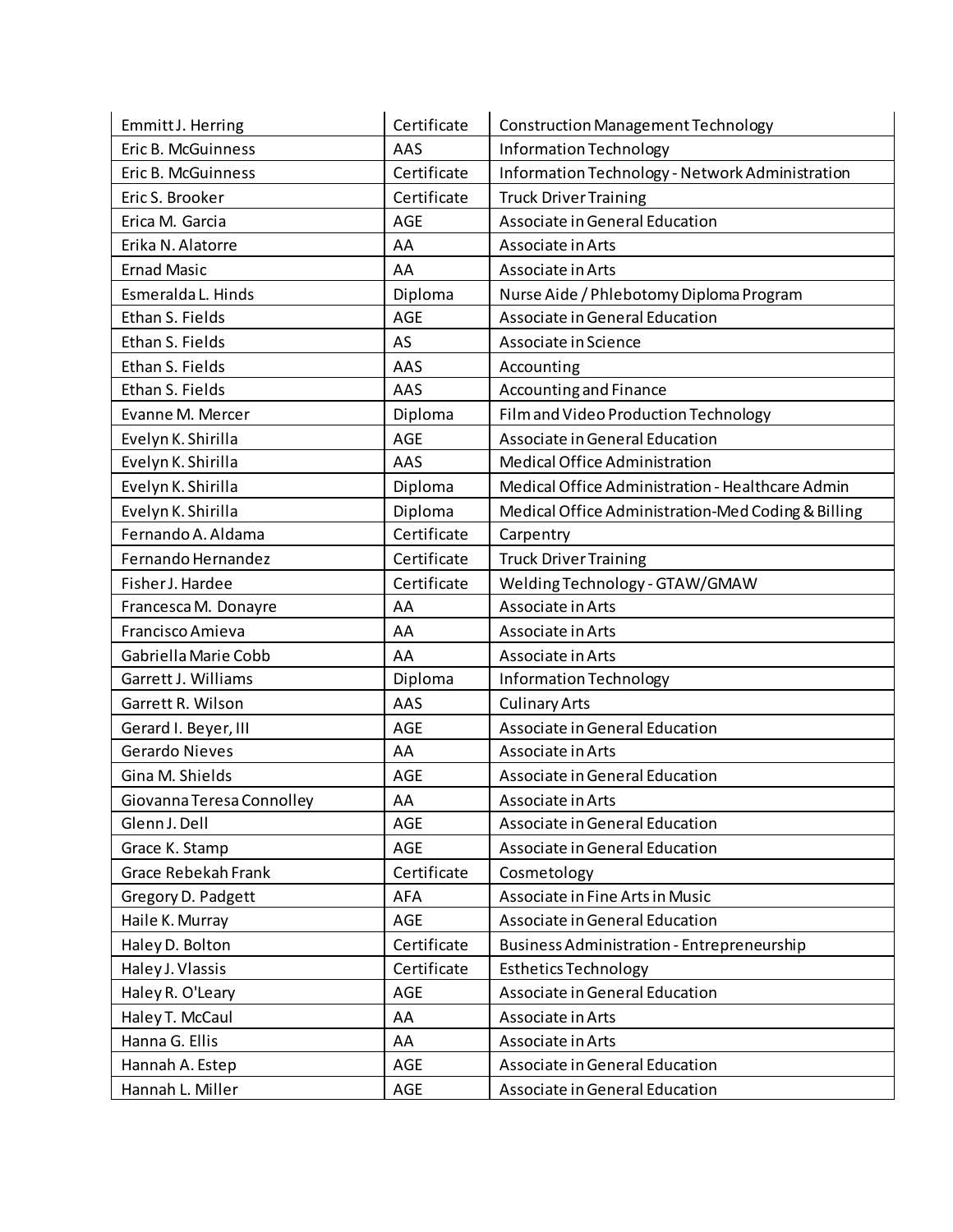| Hannah Lynne Miller         | AAS         | Accounting and Finance                             |
|-----------------------------|-------------|----------------------------------------------------|
| Hayley S. Murphy            | <b>AGE</b>  | Associate in General Education                     |
| <b>Hilary Tess Wheatley</b> | Certificate | <b>Esthetics Technology</b>                        |
| Holly Lynn Litchfield       | <b>AGE</b>  | Associate in General Education                     |
| Hope R. Kuperus             | Certificate | Early Childhood Education                          |
| Hunter A. Swinson           | Certificate | Automotive Customizing Technology                  |
| Hunter D. McBride           | Certificate | Automotive Customizing Technology                  |
| Irina Cucos                 | AAS         | <b>Business Administration</b>                     |
| Isaac Ice Isaman            | AAS         | Cosmetology                                        |
| Isabelle V. Martin          | AS          | Associate in Science                               |
| Ivy Madison Herring         | AA          | Associate in Arts                                  |
| Jack F. Sweetz              | AA          | Associate in Arts                                  |
| Jack R. Connolly            | Diploma     | Film and Video Production Technology               |
| Jacob A. Godwin             | AS          | Associate in Science                               |
| Jacob C. Wilcox             | AS          | Associate in Science                               |
| Jacob M. Blair              | AAS         | <b>Construction Management Technology</b>          |
| Jacob M. Blair              | Certificate | Carpentry                                          |
| Jahnice Ebony Taylor        | AAS         | Medical Office Administration                      |
| Jahnice Ebony Taylor        | Diploma     | Medical Office Administration - Healthcare Admin   |
| Jahnice Ebony Taylor        | Diploma     | Medical Office Administration-Med Coding & Billing |
| James C. Schlotterbeck      | Certificate | <b>Basic Law Enforcement Training</b>              |
| James F. Plott              | AA          | Associate in Arts                                  |
| James M. Nash               | Certificate | <b>Truck Driver Training</b>                       |
| James Munger Blades         | AAS         | <b>Business Administration</b>                     |
| Jamie Micheele Blakeney     | AS          | Associate in Science                               |
| Janel M. Jones              | AAS         | <b>Medical Office Administration</b>               |
| Janel M. Jones              | Diploma     | Medical Office Administration - Healthcare Admin   |
| Janel M. Jones              | Diploma     | Medical Office Administration-Med Coding & Billing |
| Janelle J. Jones            | Diploma     | Cosmetology                                        |
| Janna N. Levy               | AGE         | Associate in General Education                     |
| Jasmin M. Tapia             | AGE         | Associate in General Education                     |
| Jason F. Woolwine           | Diploma     | <b>Electrical Systems Technology</b>               |
| Jason R. Hall               | AGE         | Associate in General Education                     |
| Jason Reynold Lowe          | AS          | Associate in Science                               |
| Jason Wood                  | Certificate | Industrial Systems Technology                      |
| Javen M. Guilliams          | Certificate | <b>Basic Law Enforcement Training</b>              |
| Jayme B. Brewer             | AGE         | Associate in General Education                     |
| Jen Krex                    | AAS         | <b>Business Administration</b>                     |
| Jenae N. Johnson            | AGE         | Associate in General Education                     |
| Jenna C. Judge              | AS          | Associate in Science                               |
| Jeremiah J. Rowley          | Certificate | <b>Truck Driver Training</b>                       |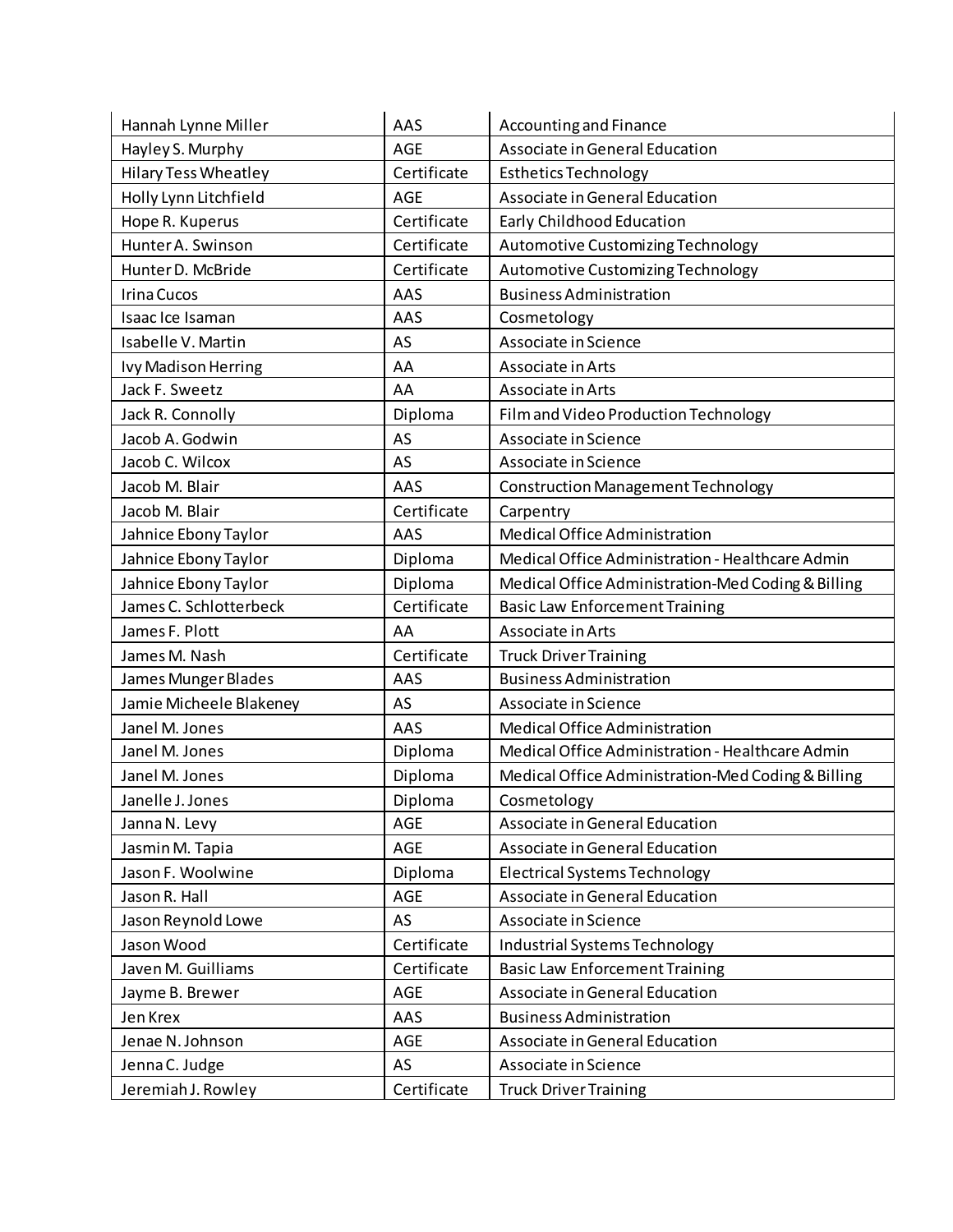| Jeremy D. Joesting      | Certificate | <b>Construction Management Technology</b>          |
|-------------------------|-------------|----------------------------------------------------|
| Jeremy S. Jordan        | Certificate | <b>Truck Driver Training</b>                       |
| Jessica Rae Pearce      | AA          | Associate in Arts                                  |
| Jimmy L. Snead          | AGE         | Associate in General Education                     |
| Jimmy L. Snead          | AAS         | <b>Information Technology</b>                      |
| Jimmy L. Snead          | Certificate | <b>Information Technology - Computer Forensics</b> |
| Jireh I. Sala           | AAS         | <b>Culinary Arts</b>                               |
| Joanna C. Proctor       | AA          | Associate in Arts                                  |
| Joanna J. Gangadeen     | Diploma     | Nurse Aide / Phlebotomy Diploma Program            |
| Joanna W. Pike          | <b>AGE</b>  | Associate in General Education                     |
| Jocelyn E. Price        | <b>AGE</b>  | Associate in General Education                     |
| Jodi M. Ibrahim         | AA          | Associate in Arts                                  |
| Jodie L. McCall         | Certificate | <b>Basic Law Enforcement Training</b>              |
| Johmachiel James        | AGE         | Associate in General Education                     |
| John D. Nguyen          | Certificate | Welding Technology - SMAW/GTAW                     |
| John K. Gardner         | Certificate | <b>Truck Driver Training</b>                       |
| John L. Sullivan        | AA          | Associate in Arts                                  |
| John M. Stites          | AGE         | Associate in General Education                     |
| John Martens            | Certificate | <b>Basic Law Enforcement Training</b>              |
| John S. Szep            | AAS         | Diesel and Heavy Equipment Technology              |
| John W. Pike            | <b>AGE</b>  | Associate in General Education                     |
| John White              | <b>AGE</b>  | Associate in General Education                     |
| Jonathan M. Crosson     | Certificate | Information Technology                             |
| Jonathan S. Messina     | <b>AGE</b>  | Associate in General Education                     |
| Jonathan W. Jarrett     | <b>AGE</b>  | Associate in General Education                     |
| Jon-Paul Sponseller     | Certificate | <b>Truck Driver Training</b>                       |
| Jordan A. Clemmons      | AA          | Associate in Arts                                  |
| Jordan D. Baum-Andrews  | AA          | Associate in Arts                                  |
| Jordan Pettid           | AGE         | Associate in General Education                     |
| Jordan R. Cornelius     | AGE         | Associate in General Education                     |
| Jordan Strawn Vass      | AA          | Associate in Arts                                  |
| Jose L. Hernandez-Lopez | Certificate | Automotive Customizing Technology                  |
| Joseph D. Edens         | Certificate | <b>Truck Driver Training</b>                       |
| Joseph P. O'Malley      | AGE         | Associate in General Education                     |
| Josh R. Wheeler         | AGE         | Associate in General Education                     |
| Joshua A. Kofroth       | Certificate | Boat Building - Wooden                             |
| Joshua A. Kofroth       | Diploma     | <b>Boat Building</b>                               |
| Joshua C. Walsh         | AAS         | <b>Sustainability Technologies</b>                 |
| Joshua M. Lowrie        | <b>AGE</b>  | Associate in General Education                     |
| Joshua T. Hikade        | AA          | Associate in Arts                                  |
| Josue C. Gonzalez       | AGE         | Associate in General Education                     |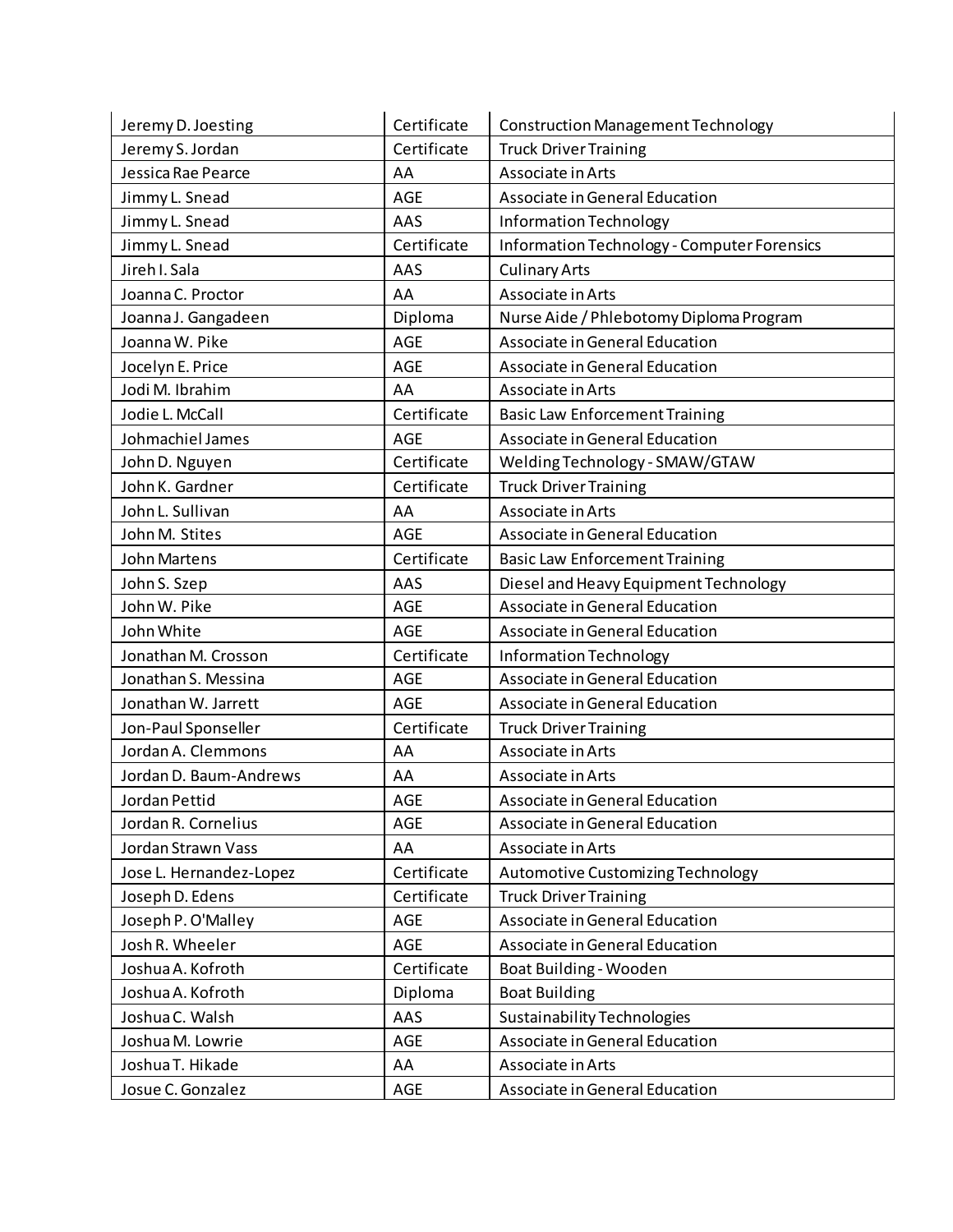| Jovita T. Daughtery               | AS          | Associate in Science                                 |
|-----------------------------------|-------------|------------------------------------------------------|
| Justin M. Mebane                  | Certificate | Film and Video Production Technology                 |
| Juwan Q. Sidbury                  | Certificate | <b>Truck Driver Training</b>                         |
| Kacie M. Dameron                  | Diploma     | Medical Office Administration-Med Coding & Billing   |
| Kaelyn M. Barton                  | AGE         | Associate in General Education                       |
| Kalyn Hendricks Saunders          | <b>AGE</b>  | Associate in General Education                       |
| Karim L. Brown                    | Certificate | <b>Truck Driver Training</b>                         |
| Katherine F. Rasmussen            | <b>AGE</b>  | Associate in General Education                       |
| Kathleen Marie Chamberlin-Mullins | AA          | Associate in Arts                                    |
| Katryna Fleischhauer              | AA          | Associate in Arts                                    |
| Kayleigh M. Green                 | AA          | Associate in Arts                                    |
| Kelsey Nichole Simmons            | Certificate | <b>Esthetics Technology</b>                          |
| Kendal E. Allen                   | <b>AGE</b>  | Associate in General Education                       |
| Kenneth D. Ganey                  | Diploma     | Air Conditioning, Heating & Refrigeration Technology |
| Kenneth L. Lemaster               | Certificate | Criminal Justice Technology                          |
| Kensey P. Balchin                 | Diploma     | Cosmetology                                          |
| Kevin A. McGovern                 | Certificate | <b>Basic Law Enforcement Training</b>                |
| Kevin M. Aldrich                  | Certificate | Criminal Justice Technology                          |
| Kian Nguyen                       | AE          | Associate in Engineering                             |
| Kiara Kiechelle Thompson          | AS          | Associate in Science                                 |
| Kiara Trevino                     | Diploma     | Cosmetology                                          |
| Kira M. Gortz                     | AA          | Associate in Arts                                    |
| Kirby D. Leonard                  | Certificate | Air Conditioning, Heating & Refrigeration Technology |
| <b>Kole Thomas Bostic</b>         | AS          | Associate in Science                                 |
| Kolin A. Murphy                   | <b>AGE</b>  | Associate in General Education                       |
| Konner R. Williams                | AGE         | Associate in General Education                       |
| Krista M. Lee                     | Certificate | <b>Truck Driver Training</b>                         |
| Kristen Leah Payne                | AGE         | Associate in General Education                       |
| Kristiana Gouverneur              | AA          | Associate in Arts                                    |
| Kyle Anderson                     | AGE         | Associate in General Education                       |
| Kyle M. Menke                     | Certificate | Carpentry                                            |
| Kylie Hillyer                     | AA          | Associate in Arts                                    |
| Kylie M. Noel                     | AGE         | Associate in General Education                       |
| Landen M. Ryan                    | Certificate | Automotive Customizing Technology                    |
| Lane A. Roe                       | Certificate | Information Technology                               |
| Lane A. Roe                       | Certificate | Information Technology - Network Administration      |
| Larry O. Clare                    | Certificate | Industrial Systems Technology                        |
| Latoya S. James                   | AGE         | Associate in General Education                       |
| Latoya S. James                   | AAS         | <b>Business Administration</b>                       |
| Laura Marie Little                | AA          | Associate in Arts                                    |
| Laura McGann                      | Certificate | Architectural Technology                             |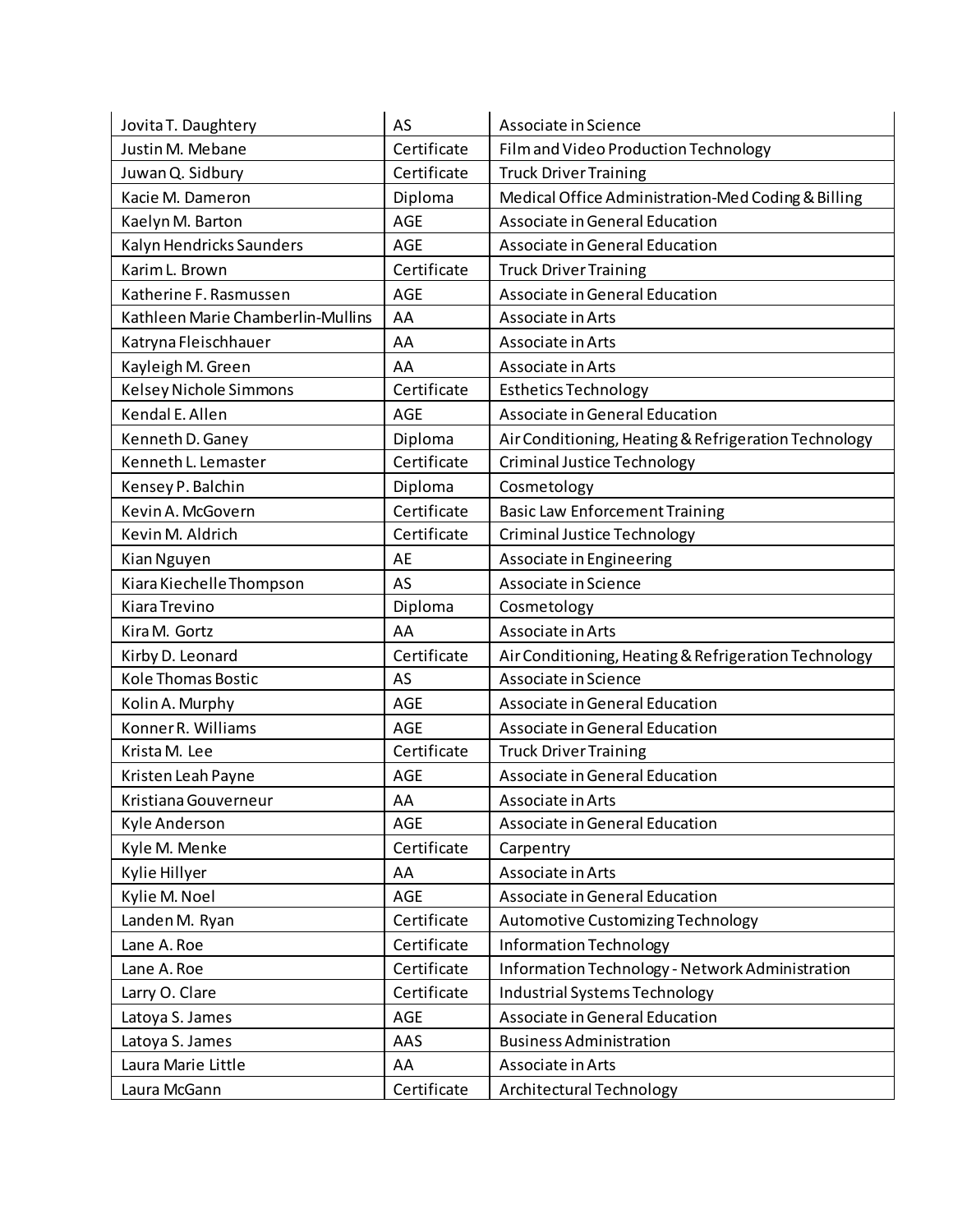| Laura Michelle Coston           | AS          | Associate in Science                               |
|---------------------------------|-------------|----------------------------------------------------|
| Laura P. Santiago               | AGE         | Associate in General Education                     |
| Lauren E. Gasque                | <b>AGE</b>  | Associate in General Education                     |
| Lauren Grace Satterfield        | AA          | Associate in Arts                                  |
| Lauryn M. Newman                | AGE         | Associate in General Education                     |
| Leah O. Cramer                  | AA          | Associate in Arts                                  |
| Lee R. Hall                     | Certificate | <b>Truck Driver Training</b>                       |
| Leigh Anne Wimbish              | AAS         | <b>Emergency Medical Science</b>                   |
| Lindsay M. Sanderson            | <b>AGE</b>  | Associate in General Education                     |
| Lindsay M. Sanderson            | Certificate | Early Childhood Education                          |
| Lindsay R. Mills                | AA          | Associate in Arts                                  |
| Lindsay Wagner                  | Certificate | <b>Basic Law Enforcement Training</b>              |
| Lindsey Clint Bowen             | AAS         | Information Technology                             |
| Lindsey R. Tyler                | AA          | Associate in Arts                                  |
| Lisa M. Cheramie                | <b>AFA</b>  | Associate in Fine Arts in Visual Arts              |
| Logan Olivia Bryson             | AAS         | Diesel and Heavy Equipment Technology              |
| Logan R. Wells                  | Certificate | <b>Basic Law Enforcement Training</b>              |
| Logan T. Crouch                 | <b>AGE</b>  | Associate in General Education                     |
| Lori A. White                   | AAS         | Medical Office Administration                      |
| Lori A. White                   | Diploma     | Medical Office Administration - Healthcare Admin   |
| Lori Ann White                  | Diploma     | Medical Office Administration-Med Coding & Billing |
| Lori L. Short                   | Certificate | <b>Basic Law Enforcement Training</b>              |
| Loryn Grace Teague              | AA          | Associate in Arts                                  |
| Lynn D. Davis                   | AAS         | <b>Culinary Arts</b>                               |
| Lynn D. Davis                   | Diploma     | <b>Culinary Arts</b>                               |
| MacKenzie A. Kulak              | AA          | Associate in Arts                                  |
| Madilyn Olivia Frontiero        | Certificate | <b>Esthetics Technology</b>                        |
| Marcus Dellinger                | AAS         | <b>Construction Management Technology</b>          |
| Marcus J. Clay                  | <b>AGE</b>  | Associate in General Education                     |
| Margarita J. Negron             | AAS         | Criminal Justice Technology                        |
| Maria Del Rocio Gomez Hernandez | Diploma     | Cosmetology                                        |
| Marilyn Elizabeth Crawley       | Diploma     | Cosmetology                                        |
| Mark A. Anders                  | Certificate | <b>Truck Driver Training</b>                       |
| Marx M. Andrzejewski            | AGE         | Associate in General Education                     |
| Mary Kate Dudley                | AAS         | <b>Business Administration</b>                     |
| Marydia J. Glover               | AA          | Associate in Arts                                  |
| Maryellie Summer Carpenter      | AS          | Associate in Science                               |
| Mary-Hannah Cashion             | AA          | Associate in Arts                                  |
| Mason A. Kilbourne              | Certificate | <b>Basic Law Enforcement Training</b>              |
| Mason D. Merriett               | Certificate | Welding Technology - SMAW/GTAW                     |
| Mason D. Merriett               | Certificate | Welding Technology - GTAW/GMAW                     |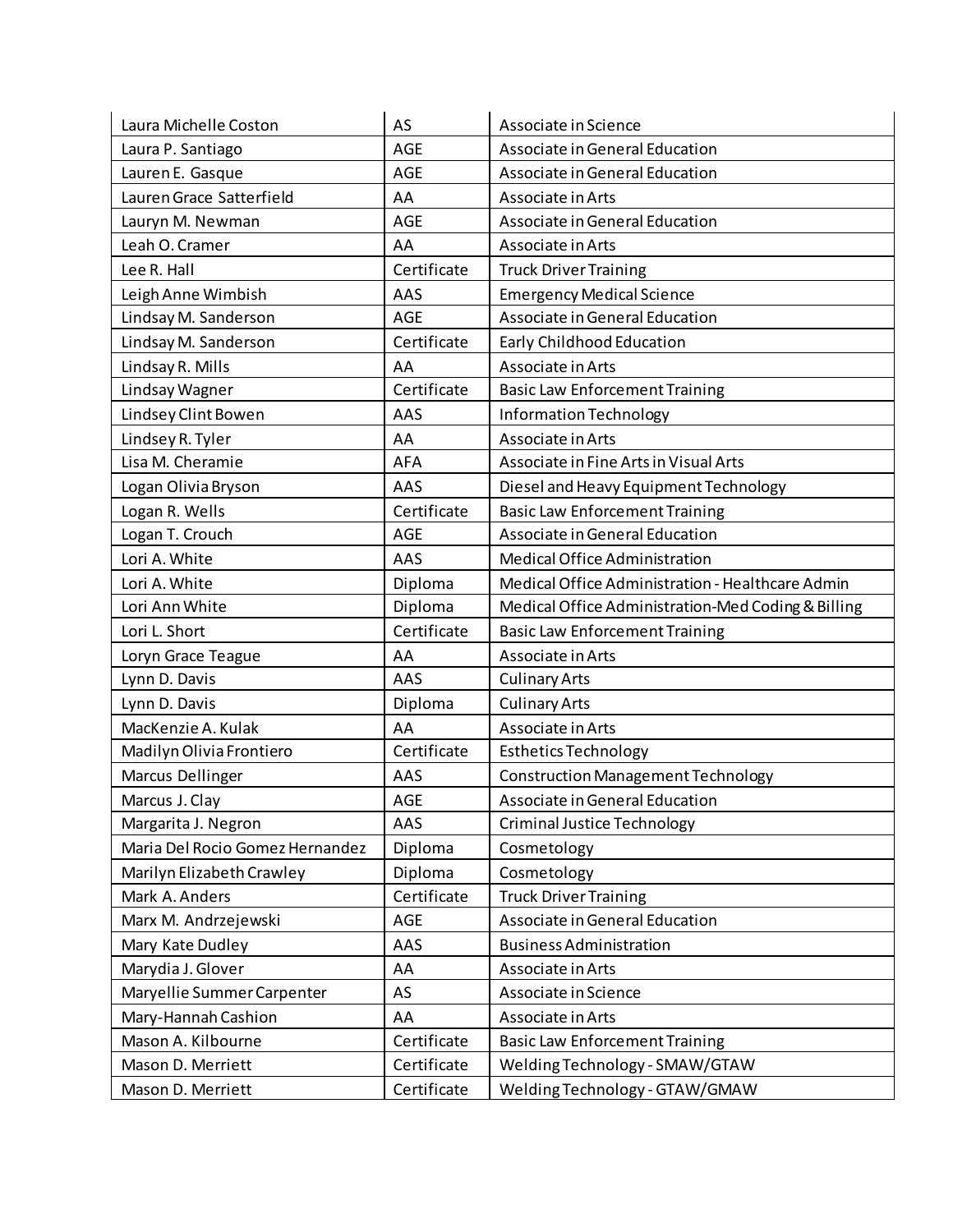| Mason D. Merriett              | Diploma     | Welding Technology                                   |
|--------------------------------|-------------|------------------------------------------------------|
| Mason J. Byrd                  | Certificate | Welding Technology - SMAW/GTAW                       |
| Mason J. Byrd                  | Certificate | Welding Technology - GTAW/GMAW                       |
| Matthew B. Quarles             | <b>AGE</b>  | Associate in General Education                       |
| Matthew E. Jackson-Hisle       | Certificate | <b>Truck Driver Training</b>                         |
| Matthew E. Sellers             | <b>AGE</b>  | Associate in General Education                       |
| <b>Matthew Glenn Winner</b>    | <b>AGE</b>  | Associate in General Education                       |
| Matthew J. Partl               | Certificate | <b>Truck Driver Training</b>                         |
| Matthew W. Pearson             | AA          | Associate in Arts                                    |
| Megan A. Williams              | AGE         | Associate in General Education                       |
| Megan C. Martin                | AA          | Associate in Arts                                    |
| Melissa E. Gallegos            | AAS         | Interior Design                                      |
| Melissa L. Webb                | <b>AGE</b>  | Associate in General Education                       |
| Melody C. Rouse                | AGE         | Associate in General Education                       |
| Michael B. Edwards             | AFA         | Associate in Fine Arts in Theatre                    |
| Michael Hanna                  | Certificate | Air Conditioning, Heating & Refrigeration Technology |
| Michael J. Gossin              | Certificate | <b>Construction Management Technology</b>            |
| Michael J. Kruger              | AA          | Associate in Arts                                    |
| Michael Joseph Dillion         | AA          | Associate in Arts                                    |
| Michael Patrick Hanna          | Diploma     | Air Conditioning, Heating & Refrigeration Technology |
| Michael R. Burn                | AA          | Associate in Arts                                    |
| Michele Ann Dean               | AA          | Associate in Arts                                    |
| Michelle A. Mutascio           | Certificate | Business Administration - Banking and Finance        |
| Mi'chelle E. Washington        | AGE         | Associate in General Education                       |
| Mi'chelle Elizabeth Washington | AA          | Associate in Arts                                    |
| Michelle J. Pulley             | AGE         | Associate in General Education                       |
| Michelle Lee White             | AA          | Associate in Arts                                    |
| Mindy A. Mullen                | <b>AGE</b>  | Associate in General Education                       |
| Morgan C. Wayne                | AA          | Associate in Arts                                    |
| Morgan Nicole Platt            | AA          | Associate in Arts                                    |
| Morgan P. Pettigrew            | AA          | Associate in Arts                                    |
| Natalie C. Pridemore           | AA          | Associate in Arts                                    |
| Nathan A. Caldwell             | AA          | Associate in Arts                                    |
| Nathan M. Shortridge           | AAS         | Nuclear Technology                                   |
| Nathan Moyer                   | <b>AGE</b>  | Associate in General Education                       |
| Nathan R. Stine                | Certificate | <b>Information Technology</b>                        |
| Nicholas A. Friscia            | AAS         | Information Technology                               |
| Nicholas G. Dobo               | Certificate | <b>Basic Law Enforcement Training</b>                |
| Nicholas M. Evers              | AA          | Associate in Arts                                    |
| Nicholas P. McClendon          | Diploma     | Air Conditioning, Heating & Refrigeration Technology |
| Nicole A. Paradis              | AA          | Associate in Arts                                    |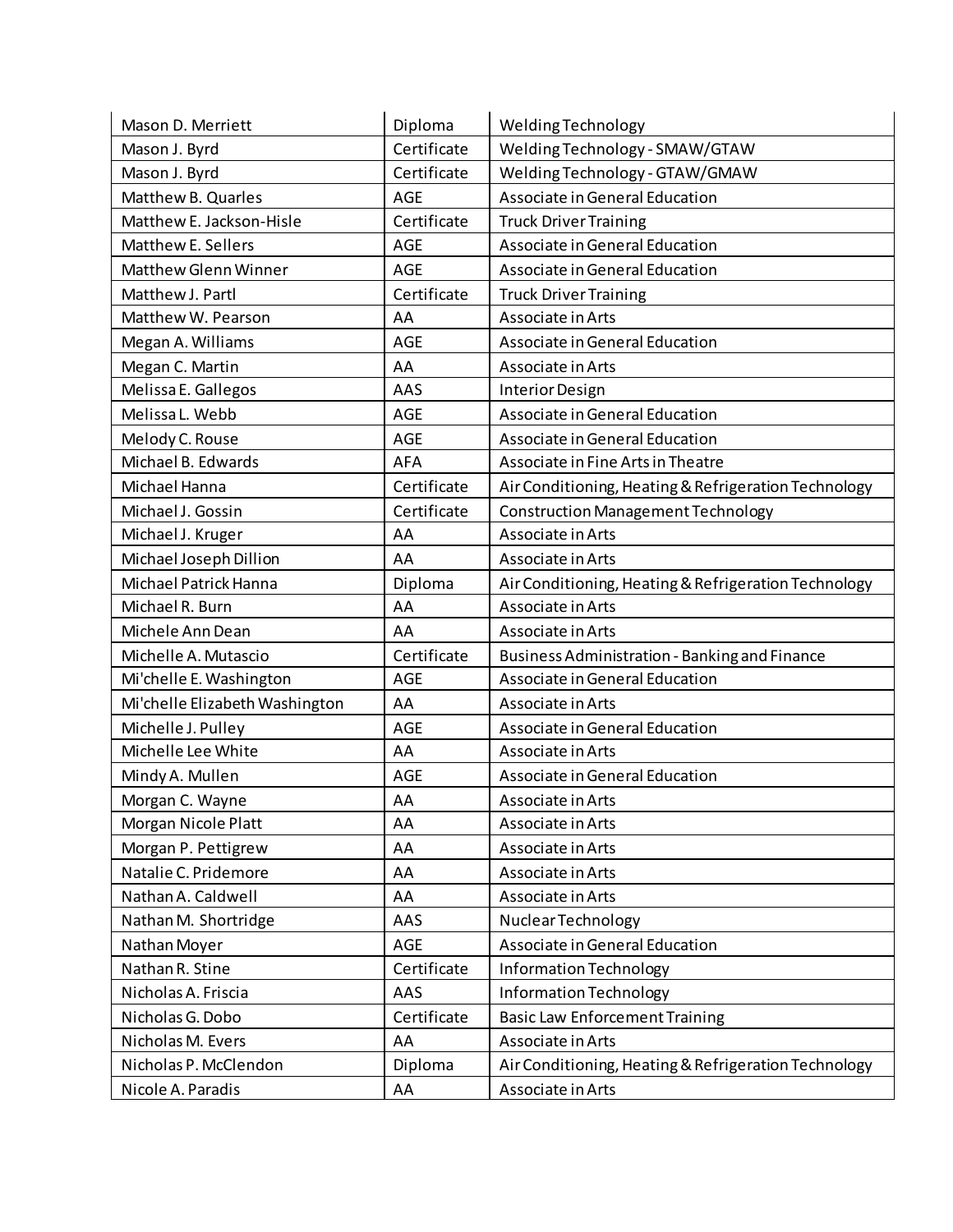| Nicole R. Kronengold         | Certificate | Information Technology                               |
|------------------------------|-------------|------------------------------------------------------|
| Noelle Corinne Watson        | <b>AGE</b>  | Associate in General Education                       |
| Olivia B. West               | <b>AGE</b>  | Associate in General Education                       |
| Olivia G. Ward Trent         | AA          | Associate in Arts                                    |
| Olivia Lee Galarde           | AA          | Associate in Arts                                    |
| Olivia M. McFarland          | Diploma     | Cosmetology                                          |
| Oscar M. Fawcett             | AS          | Associate in Science                                 |
| Owen W. Ellis                | AA          | Associate in Arts                                    |
| Owen W. Gore                 | Certificate | Air Conditioning, Heating & Refrigeration Technology |
| PaShaun M. Sellars           | AFA         | Associate in Fine Arts in Music                      |
| Patricia A. Taylor           | <b>AGE</b>  | Associate in General Education                       |
| Patrick C. Farwell           | <b>AGE</b>  | Associate in General Education                       |
| Penney L. Vasquez            | Certificate | Film and Video Production Technology                 |
| Peter W. Schmitz             | Diploma     | Air Conditioning, Heating & Refrigeration Technology |
| Peyton A. Wofford            | Certificate | Information Technology                               |
| Philip H. Brogden            | AAS         | Marine Technology                                    |
| Rachel M. Meaux              | AS          | Associate in Science                                 |
| Rafaela Muniz                | Certificate | Early Childhood Education                            |
| Raime C. Cooper              | <b>AGE</b>  | Associate in General Education                       |
| Randall M. Schindler         | Certificate | <b>Construction Management Technology</b>            |
| Randall Martin Schindler     | AAS         | <b>Construction Management Technology</b>            |
| Rebekah N. Bryant            | Certificate | <b>Basic Law Enforcement Training</b>                |
| Regina A. Grant              | <b>AGE</b>  | Associate in General Education                       |
| Richard L. Yale              | AS          | Associate in Science                                 |
| Rico D. Farrior              | Certificate | <b>Truck Driver Training</b>                         |
| Robert A. Diggs              | Certificate | Diesel and Heavy Equipment Technology                |
| Robert D. Russell            | Certificate | <b>Truck Driver Training</b>                         |
| Robert E. Peele              | AA          | Associate in Arts                                    |
| Robert M. Ward               | Diploma     | Air Conditioning, Heating & Refrigeration Technology |
| <b>Robert Orland Bennett</b> | AA          | Associate in Arts                                    |
| Robert P. Clark              | Certificate | <b>Truck Driver Training</b>                         |
| Robert Sheldon Hufham        | Diploma     | Information Technology - IT Security and Forensics   |
| Robert W. Willetts           | Certificate | Collision Repair and Refinishing Technology          |
| Rodney O. Santiago           | Certificate | <b>Truck Driver Training</b>                         |
| Ronald L. Funk               | Certificate | <b>Truck Driver Training</b>                         |
| Roshea A. Sandherr           | Diploma     | Cosmetology                                          |
| Samantha J. Kennedy          | <b>AGE</b>  | Associate in General Education                       |
| Samantha Jo Cassarino        | Certificate | Cosmetology                                          |
| Samantha Kaylee Bott         | <b>AFA</b>  | Associate in Fine Arts Art                           |
| Samantha N. Brown            | AGE         | Associate in General Education                       |
| Samantha N. Brown            | AAS         | Accounting                                           |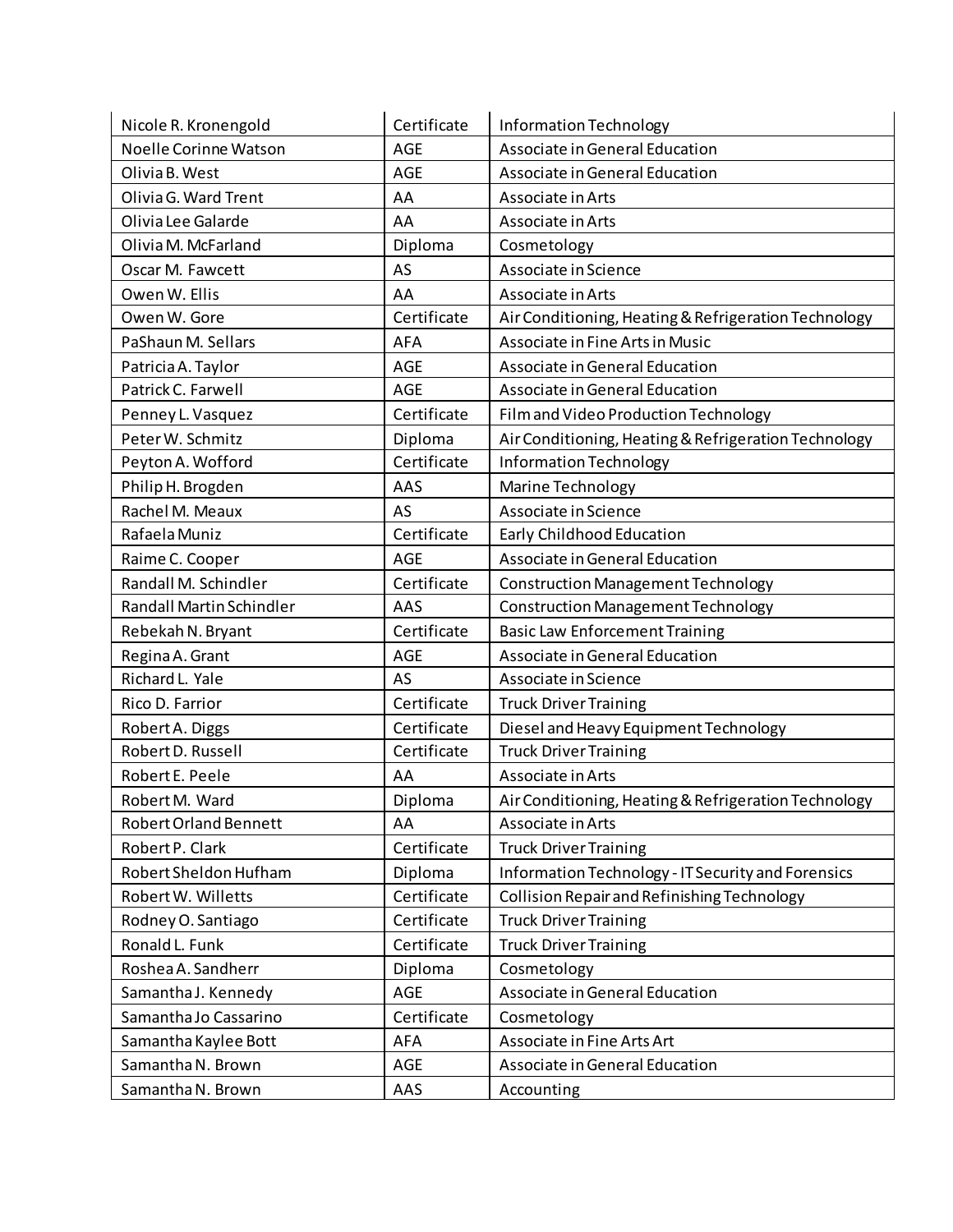| Samantha N. Brown                | AAS         | Accounting and Finance                               |
|----------------------------------|-------------|------------------------------------------------------|
| Samantha Neely Farquhar          | Certificate | <b>Esthetics Technology</b>                          |
| Samuel Austin George             | AAS         | Information Technology                               |
| <b>Samuel Austin George</b>      | Diploma     | Information Technology - IT Security and Forensics   |
| Samuel C. Fowler                 | Certificate | <b>Electrical Systems Technology</b>                 |
| Samuel S. Thompson               | AA          | Associate in Arts                                    |
| Sanditania La'Kayle James        | AA          | Associate in Arts                                    |
| Santiago Aparicio                | AA          | Associate in Arts                                    |
| Sara C. Dalton                   | Certificate | Early Childhood Education                            |
| Sarah Danielle Peeples           | Diploma     | Medical Office Administration-Med Coding & Billing   |
| Sarah E. Oh                      | <b>AGE</b>  | Associate in General Education                       |
| Scott R. Russ                    | Diploma     | Carpentry                                            |
| Sean B. Tierney, Jr.             | Certificate | Collision Repair and Refinishing Technology          |
| Seth M. Burgess                  | AAS         | Film and Video Production Technology                 |
| Shaheem C. Teachey               | Diploma     | Air Conditioning, Heating & Refrigeration Technology |
| Shanasa R. Scott                 | <b>AGE</b>  | Associate in General Education                       |
| Shanasa R. Scott                 | Certificate | <b>Business Administration - Office Systems</b>      |
| Shawn D. Faison                  | AGE         | Associate in General Education                       |
| Sheena L. Freeman                | AAS         | <b>Medical Office Administration</b>                 |
| Sheena L. Freeman                | Diploma     | Medical Office Administration - Healthcare Admin     |
| Sheena Louise Freeman            | Diploma     | Medical Office Administration-Med Coding & Billing   |
| Shelby E. Ford                   | Certificate | <b>Truck Driver Training</b>                         |
| Sheri Suzette Smith              | AA          | Associate in Arts                                    |
| Sheridan G. Dlugy-Hegwer         | AA          | Associate in Arts                                    |
| Sherise M. Brissett              | Certificate | Cosmetology                                          |
| <b>Sherise Margaret Brissett</b> | Diploma     | Cosmetology                                          |
| Skyler E. A. Curran              | <b>AGE</b>  | Associate in General Education                       |
| Skyler E. A. Curran              | Diploma     | Automotive Customizing Technology                    |
| Skyler E. Curran                 | Certificate | Collision Repair and Refinishing Technology          |
| Skyler E. Curran                 | Certificate | Automotive Customizing Technology                    |
| Spencer Credle                   | Certificate | Plumbing                                             |
| Stefan G. Davis                  | AGE         | Associate in General Education                       |
| Stephen C. Hagewood              | Diploma     | Information Technology                               |
| Stephen G. Pruitt                | AGE         | Associate in General Education                       |
| Steven Adams                     | Certificate | <b>Truck Driver Training</b>                         |
| Steven Almanzar                  | Certificate | Carpentry                                            |
| Steven B. Hewett                 | Certificate | <b>Truck Driver Training</b>                         |
| Summer K. Beach                  | AA          | Associate in Arts                                    |
| Susan K. Dykes                   | <b>AGE</b>  | Associate in General Education                       |
| Sydney M. Messer                 | Certificate | <b>Esthetics Technology</b>                          |
| Sydney M. West                   | AGE         | Associate in General Education                       |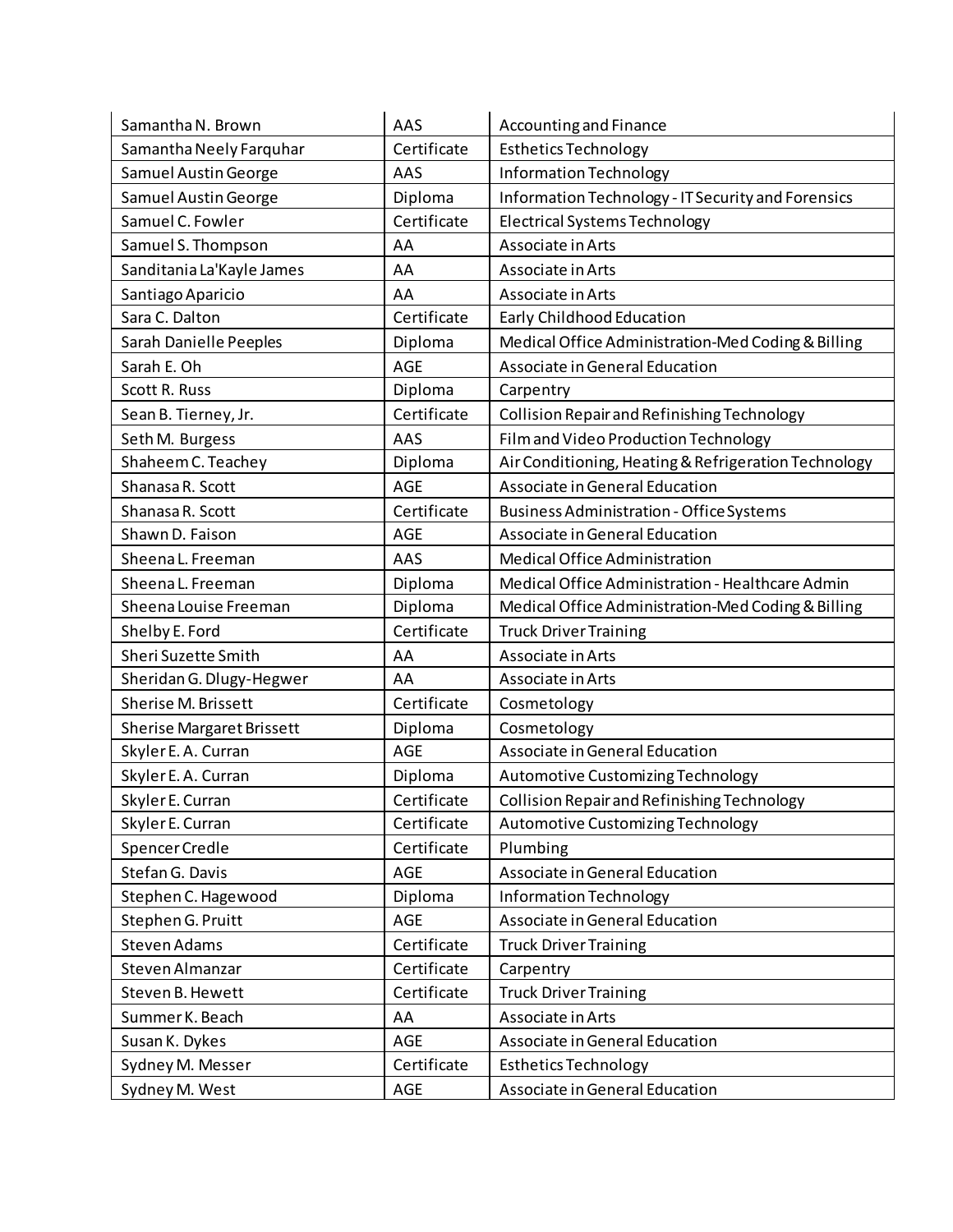| <b>Sydney Margaret West</b> | AAS         | <b>Business Administration</b>                       |
|-----------------------------|-------------|------------------------------------------------------|
| Sydney Rain Batson          | Certificate | <b>Business Administration - Project Managment</b>   |
| Sydney S. Chamberlain       | Certificate | <b>Esthetics Technology</b>                          |
| Sylvia L. Muhammad          | <b>AGE</b>  | Associate in General Education                       |
| Tabitha Nicole Kosicki      | AA          | Associate in Arts                                    |
| Tamara N. McMillian         | AGE         | Associate in General Education                       |
| Tanner P. Freeman           | <b>AGE</b>  | Associate in General Education                       |
| <b>Tanner Pare</b>          | Diploma     | Welding Technology                                   |
| Tayler Camplin              | Certificate | Cosmetology                                          |
| Taylor A. Curtiss           | Certificate | Cosmetology                                          |
| Taylor J. Patch             | AAS         | <b>Information Technology</b>                        |
| Taylor M. May               | Certificate | <b>Basic Law Enforcement Training</b>                |
| Taylor N. Theroux           | <b>AGE</b>  | Associate in General Education                       |
| Taylor R. Caison            | <b>AGE</b>  | Associate in General Education                       |
| Taylor T. King              | AGE         | Associate in General Education                       |
| Terrence E. Nobles, III     | AA          | Associate in Arts                                    |
| Thomas A. Beheler           | AS          | Associate in Science                                 |
| Thomas D. Labar             | AGE         | Associate in General Education                       |
| Thomas E. McInville         | AAS         | Marine Technology                                    |
| Thomas J. Willman           | Certificate | <b>Truck Driver Training</b>                         |
| Thomas P. Woodard           | Certificate | <b>Truck Driver Training</b>                         |
| Thomas W. Morton            | AAS         | Information Technology                               |
| Thomas W. Morton            | Certificate | Information Technology - Info Systems Security       |
| Thornton C. Cornette        | <b>AGE</b>  | Associate in General Education                       |
| Tiffany L. Lewis            | AGE         | Associate in General Education                       |
| Timothy B. Howard           | AA          | Associate in Arts                                    |
| Timothy D. Lancaster        | Certificate | <b>Truck Driver Training</b>                         |
| Timothy J. Conway           | Certificate | Air Conditioning, Heating & Refrigeration Technology |
| Timothy J. Conway           | Diploma     | Air Conditioning, Heating & Refrigeration Technology |
| Tonya H. Whaley             | Certificate | <b>Esthetics Technology</b>                          |
| Travis M. Wicks             | Certificate | <b>Information Technology</b>                        |
| <b>Trenton Mun Kong</b>     | Diploma     | Cosmetology                                          |
| <b>Trevor Hunter Lee</b>    | AGE         | Associate in General Education                       |
| Tristan C. Stull            | Diploma     | Automotive Systems Technology                        |
| <b>Truc Thanh Pham</b>      | AS          | Associate in Science                                 |
| Tu Nguyen                   | AGE         | Associate in General Education                       |
| Tu'alonzo R. Farrior        | Certificate | <b>Truck Driver Training</b>                         |
| Tyler Benjamin Peterson     | AA          | Associate in Arts                                    |
| <b>Tyler Brown</b>          | AA          | Associate in Arts                                    |
| Tyler K. Crouch             | AAS         | <b>Fire Protection Technology</b>                    |
| Tyler P. Nelson             | AA          | Associate in Arts                                    |